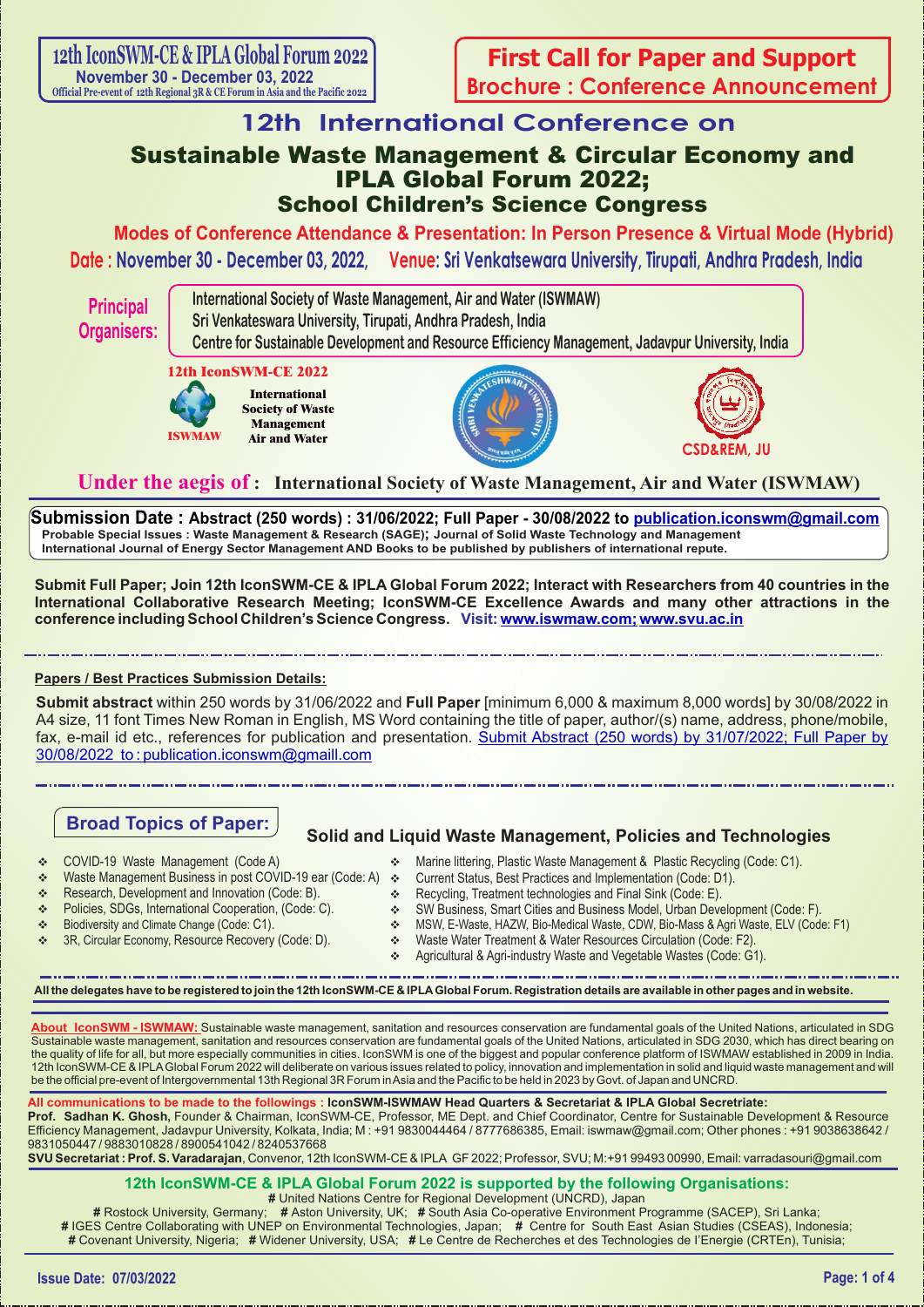## **Conference Agenda for Papers:**

#### **# R&D : Abstract & Full Paper Submission date: 30/06/2022 & 30/08/2022**

- 
- **Research, Technology & Emerging Innovations, Low Carbon SWM.**
- New Technology, Machinery, Equipment, Processes and its Management. Materials Development by Recycling.
- $\bullet$  Nano Technology applied to Waste Treatment.

#### **# Policy & Support :**

- Ü Policy, Legal, 3Rs, Circular Economy, Sustainable Development Goals.
- $\supset$  Municipal Governance, Climate Mitigation, Environment Protection. **# COVID-19 :**
- $\circ$  COVID-19: Bio-Medical Waste Management.
- Ü COVID-19: Policies and Strategies in post COVID-19 era.

#### **# Sustainable Development :**

- **Resource Efficiency, use of secondary Raw Materials.**
- GHG, Low Carbon & Climate Change Issues in WM,
- $\circ$  CDM, Green Economy, Environmental & Health Impact.

**# Swachh Bharat Mission and Cleanliness movement** 

SBM Implementation, Modernization of toilets, Swachh City Survey.

 $\supset$  Wastewater treatment & Recycling. Fecal Sludge Management.

#### **# Current Status & Implementation of WM**

- Solid & liquid Waste Management, End-of-life of vehicles (ELV).
- **C** Bio Degradable Waste Treatment.
- $\supset$  Industrial Wastes, Waste Mngt. in Mines, Railways, Steel Plant, Airport.
- Ü Plastics Waste, E-Waste, C&D, Bio-medical & Hazardous Waste, Valorisation
- $\supset$  Best Practices, PPP Models, Case Studies, Community Participation.
- **CEarthquake Engineering & Disaster Waste Management**
- $\supset$  Marine Littering & Micro Plastics; coprocessing of waste.
- Ü Energy Recovery : WtE, Bio-methanation, Plasma, Biological, Chemical & Biochemical Treatment, Bio-fuels and Bi-energy production.
- Ü Landfills (& leachate), Composting, Recycling, Special Processes
- $\supset$  Waste Management in smart cities; Urban and Rural Management, Waste Management in Real Estate, High Rise Building & Housing Complex.
- $\supset$  Integrated waste management, Zero Waste Management & Employment Generation, Community Involvement.
- $\supset$  Agricultural and Agro-Industry Waste Management, Biomass Supply Chain.
- $\supset$  Capacity building: Best Practices in Small Towns, Fleet Management & GPS.

# **Registration Fees, Sponsorship and Payment Details:**

**Registration Fees:** All the Delegates have to pay the Registration Fee payable as per the following table. Please pay registration fees online or bank transfer or by Bank Draft in favour of "ISWMAW" or by cash at the registration counter with prior approval. Registration fee includes entry to the conference through virtual platform, conference e-proceedings, presentation and joining in the International Collaborative Research Meet.

#### [ ISWMAW : **GSTIN No. 19AAAAI5186J1ZB**].

| Code           | Delegate Participation,<br>Category / Type of Organization                                                                                      | <b>Registration Fees Payable</b> |                |  |
|----------------|-------------------------------------------------------------------------------------------------------------------------------------------------|----------------------------------|----------------|--|
|                |                                                                                                                                                 | Indian (INR)                     | Foreign (USD)  |  |
| A <sub>1</sub> | <b>Nominal Registration Fees by:</b><br>Delegate from Industry / Service Sectors / State and Central Govt. Dept./PSUs.                          | Rs. 8,000/-                      | <b>USD 200</b> |  |
| A2             | Delegate from Educational Institute (Teachers) / R&D Institute / ULB / Municipality / City Council /<br>Municipal Corporation / Panchayat / NGO | Rs. 6.000/-                      | <b>USD 150</b> |  |
| A <sub>3</sub> | Research Scholars / Masters & PhD Students / Post Doc.                                                                                          | Rs. 1500/-                       | $USD$ 40       |  |

**Our GSTIN No. : 19AAAAI5186J1ZB Plus applicable 18% GST as applicable in addition to the charges for Sponsorship;** 

*Support Details:* IconSWM secretariat requests you to support by sponsoring the conference. Logo<br>& Name of Sponsors will be displayed appropriately in Backdrop & Proceedings of IconSWM. Sponsors will **be given adequate mileage thru coverage.**

**Silver Sponsor & Partner Organization: Rs. 3,00,000/- + 18% GST; - 5 delegates, Golden Sponsor & Partner Organization: Rs. 5,00,000/- + 18% GST; - 8 delegates, Category of Sponsor & charges Complementary Delegates** 

**Plus applicable 18% GST as applicable in addition to the charges for Sponsorship; Our GSTIN No. : 19AAAAI5186J1ZB**

**All Payments : All payments towards Registration Fees, charges for Sponsoring, IconSWM Excellence Award entry fee and any other charges, are to be made** online or bank transfer or by Bank Draft at par in favour of "ISWMAW" **to A/c No.: 0980101026506; Bank : Canara Bank, Jadavpur, S. C Mullick Road, Kolkata 700032, IFSC CODE : CNRB0000980 or Online. Who should be nominated to the conference :** Educational and R&D Institutes, Industries, Government departments : Faculties / Professors, Scientists & Researchers, Senior, Middle & Junior level officer in Industries, Equipment manufacturers & suppliers on SWM, Waste

**ULBs, Regulators & NGOs :** Mayor, Chairman, Commissioners, Health Officers, Sanitary Inspectors, SAEs, officers / supervisors in ULB, MICs, CICs, Councilors/ Corporators, Urban Planner, Environment Engineers, City Councils & local authorities, Regulators e.g., PCB, CPCB, Non-Government Organization (NGOs), Waste Management Associations. Water, Environment protection, Lab testing services & technology providers, representatives of private sectors involved in generation and handling solid & liquid waste, recycling companies, consultants & contractors providing services for SWM, funding agencies, Trainers, Technology / service providers, Environment and production personnel, officers from government departments & PSUs, Real estate developers.

**All communications to be made to the followings : IconSWM-ISWMAW Head Quarters & Secretariat: (Mail to : iswmaw@gmail.com) Prof. Sadhan K. Ghosh,** Founder & Chairman, IconSWM-CE, Professor, ME Dept. and Chief Coordinator, CSDREM, Jadavpur University, Kolkata, India; M : +91 9830044464 / 8777686385, Email: iswmaw@gmail.com; Other phones : +91 9038638642 / 9831050447 / 9883010828 / 8900541042. 9883010828 / 8900541042 / 8240537668

**SVU Secretariat : Prof. S. Varadarajan**, Convenor, 12th IconSWM-CE, Professor, SVU; M: +91 99493 00990; Email: varadasouri@gmail.com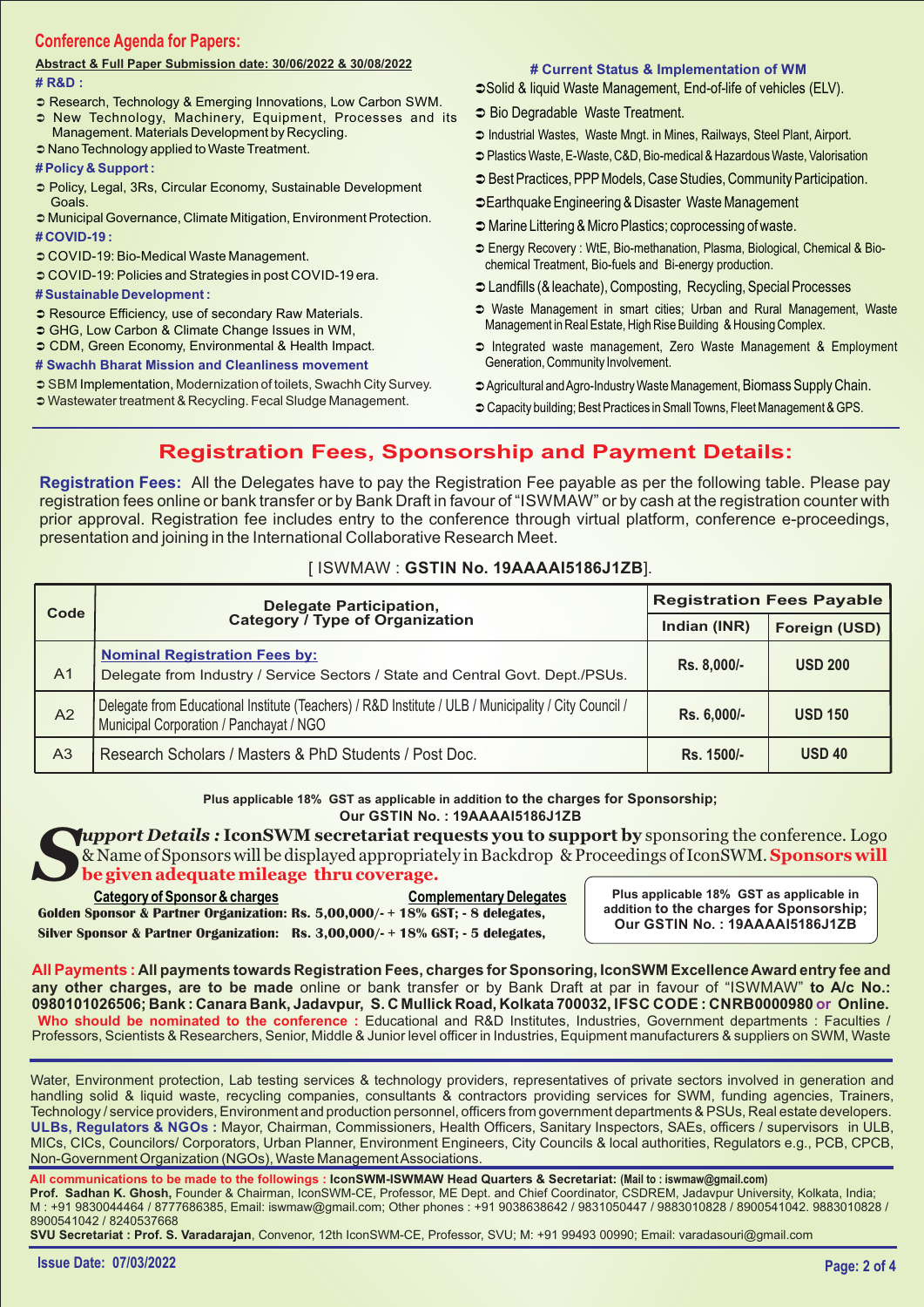# **Core Group Members, 12th IconSWM-CE & IPLA Global Forum 2022:**

### **Chairman, 12th IconSWM-CE & IPLA GF 2022 : Prof. K. Raja Reddy, Vice Chancellor, Sri Venkateswara University, Tirupati**

**Founder & Chairman, IconSWM-CE & IPLA GF: Prof. Sadhan K Ghosh, Professor, Jadavpur University & President, ISWMAW**

| <b>Co-Chairmen</b>                                                                                                                                                                                                                                                                                                                                                                                                                                                                                                                                     |                                                                                                                                                                                                                                                                                                                                                                                                                                                                                          |                                                                                                                                                                                                                                                                                                                                                                                                                                                                                            |                                                                                                                                                                                                                                                                                                                                                                                                                                                                                                                        |                                                                                                                                                                                                                                                                                                                                                                                                                                                                                                                                                                                                                     |                                                                                                                                                                                                                                                                                                                                                                                                                                                                                          |  |  |
|--------------------------------------------------------------------------------------------------------------------------------------------------------------------------------------------------------------------------------------------------------------------------------------------------------------------------------------------------------------------------------------------------------------------------------------------------------------------------------------------------------------------------------------------------------|------------------------------------------------------------------------------------------------------------------------------------------------------------------------------------------------------------------------------------------------------------------------------------------------------------------------------------------------------------------------------------------------------------------------------------------------------------------------------------------|--------------------------------------------------------------------------------------------------------------------------------------------------------------------------------------------------------------------------------------------------------------------------------------------------------------------------------------------------------------------------------------------------------------------------------------------------------------------------------------------|------------------------------------------------------------------------------------------------------------------------------------------------------------------------------------------------------------------------------------------------------------------------------------------------------------------------------------------------------------------------------------------------------------------------------------------------------------------------------------------------------------------------|---------------------------------------------------------------------------------------------------------------------------------------------------------------------------------------------------------------------------------------------------------------------------------------------------------------------------------------------------------------------------------------------------------------------------------------------------------------------------------------------------------------------------------------------------------------------------------------------------------------------|------------------------------------------------------------------------------------------------------------------------------------------------------------------------------------------------------------------------------------------------------------------------------------------------------------------------------------------------------------------------------------------------------------------------------------------------------------------------------------------|--|--|
| Prof. K. Hemchandra Reddy, Chairman, APSCHE, AP<br>Prof K N Satyanarayana, Director, IIT, Tirupati,<br>Prof K N Ganesh, Director, IISER, Tirupati, AP<br>Prof D. Jamuna, VC, Sri Padmavathi Mahila Universiry<br>Dr Amit Kumar Patra, Director, NARL, Tirupati<br>Prof Agamuthu P, Sunway University, Malaysia<br>Prof V Padmanabha Reddy, VC, SVVU. Tirupati<br>Dr. B. Janardhan Reddy, IAS, Hyderabad<br>Prof. Francesco Di Maria, Univ. of Perugia, Italy<br>Mr. K. D. Bharadwaj, Director-IES, NPC; Delhi<br>Dr. J. D. G. Premakumara, IJES, Japan |                                                                                                                                                                                                                                                                                                                                                                                                                                                                                          | Mr C R C Mohanty, UNCRD, Japan<br>Prof. B Vengamma, Director & VC, SVU Inst. of Med.Sc<br>Prof. Sasmita Samanta, Vice Chancellor, KIIT, India<br>Prof. M. Nelles, Rostock University, Germany<br>Dr. Nguyen T. S. Thang, ISPONRE, Vietnam<br>Mr. M. Goutham Reddy, MD&CEO, Ramky Env. Ltd.<br>Mr. Carlos, ISWA<br>Prof. Ronald L. Mersky, Widener University, USA<br>Dr. Vladimir Maryev, Russian Federation<br>Prof. P. K. Dey, Aston University, UK<br>Prof. A. Mukhopadhya, CU, Kolkata |                                                                                                                                                                                                                                                                                                                                                                                                                                                                                                                        | Prof. Sinichi Sakai, Kyoto University, Japan<br>Prof. S. W. Rhee, Kyongyy University, South Korea<br>Prof. Jinhui Li, Tsinghua University, China<br>Dr. Kare Hegle Karstensen, SINTEF, Norway<br>Prof. Chiranjib Bhattacharya, Pro-VC, Jadavpur University<br>Prof. Amit Kumar Ghosh, ISWMAW<br>Prof. M. Alamgir, Member, UGC, Bangladesh<br>Dr. H. N. Chanakya, Ex-Chair, CST, IISc, Bangalore<br>Dr. C. L. Venkata Rao, Ex-EVC, Swachh Andhra Mission<br>Dr. Sunil Herat, Griffith University, Australia<br>Mr. U. V. Parlikar, Ex-Geocycle, ACC Ltd., Mumbai<br>Prof. Suani Coelho, Sao Paolo University, Brazil |                                                                                                                                                                                                                                                                                                                                                                                                                                                                                          |  |  |
| <b>National Scientific and Advisory Committee</b>                                                                                                                                                                                                                                                                                                                                                                                                                                                                                                      |                                                                                                                                                                                                                                                                                                                                                                                                                                                                                          |                                                                                                                                                                                                                                                                                                                                                                                                                                                                                            |                                                                                                                                                                                                                                                                                                                                                                                                                                                                                                                        |                                                                                                                                                                                                                                                                                                                                                                                                                                                                                                                                                                                                                     |                                                                                                                                                                                                                                                                                                                                                                                                                                                                                          |  |  |
| Prof V Srikanth Reddy, Rector, SVU<br>Prof Stanley Jaykumar, Dean Development<br>Prof O. Md. Hussain, Registrar, SVU<br>Prof Ch.Appa Rao, CDC Dean, SVU<br>Prof S Vijayabhaskara Rao, Dean R&D<br>Prof M.Srinivasulu Reddy, Dept. of MBA<br>Prof S Kishore Kumar, Dean International Affairs, SVU<br>Prof. Deben Ch. Baruah, Tezpur University, Assam, India<br>Prof, S. Varadarajan, Professor, SVU, Tirupati, India<br><b>Convenor:</b>                                                                                                              |                                                                                                                                                                                                                                                                                                                                                                                                                                                                                          |                                                                                                                                                                                                                                                                                                                                                                                                                                                                                            | Dr T Prathima, PS, N G Ranga Agricultural Univ.<br>Prof K. Sajjan Reddy, Director, Research, SVU<br>Prof M Chandrasekhar Reddy, Dean, NIT Warangal<br>Dr. Suneel Pandey, Director, TERI, New Delhi                                                                                                                                                                                                                                                                                                                     | Prof S Narayana Reddy, SVU College of Engg.,<br>Prof B V Muralidhar, S V Univ.College of Arts,<br>Prof M Srinivasulu Reddy, SVU College of Sciences<br>Prof S V Satyanarayana, Director, Evaluation, JNTUA<br>Prof M Padmavathamma, SVU College of Com.Mgmt &CS                                                                                                                                                                                                                                                                                                                                                     |                                                                                                                                                                                                                                                                                                                                                                                                                                                                                          |  |  |
| <b>Co-Convenor:</b>                                                                                                                                                                                                                                                                                                                                                                                                                                                                                                                                    |                                                                                                                                                                                                                                                                                                                                                                                                                                                                                          | Prof, Y. C. Ratnakaram, Professor, SVU, Tirupati, India                                                                                                                                                                                                                                                                                                                                                                                                                                    |                                                                                                                                                                                                                                                                                                                                                                                                                                                                                                                        |                                                                                                                                                                                                                                                                                                                                                                                                                                                                                                                                                                                                                     |                                                                                                                                                                                                                                                                                                                                                                                                                                                                                          |  |  |
| <b>Secretaries:</b>                                                                                                                                                                                                                                                                                                                                                                                                                                                                                                                                    |                                                                                                                                                                                                                                                                                                                                                                                                                                                                                          |                                                                                                                                                                                                                                                                                                                                                                                                                                                                                            |                                                                                                                                                                                                                                                                                                                                                                                                                                                                                                                        |                                                                                                                                                                                                                                                                                                                                                                                                                                                                                                                                                                                                                     |                                                                                                                                                                                                                                                                                                                                                                                                                                                                                          |  |  |
| Prof M.Srimurali, Dept. of civil Engg., SVU, India<br>Prof T Damodaram, Dept. of Environmental Science, SVU, India<br>Prof. David Olukanni, Covenant University, Nigeria<br>Dr. Sutripta Sarkar, ISWMAW, India<br>Prof. Benu Gopal Mohapatra, Professor & Director, Consultancy Services, KIIT<br>Dr. Sanjib Moulick, Professor & Dean, School of CE, KIIT                                                                                                                                                                                             |                                                                                                                                                                                                                                                                                                                                                                                                                                                                                          |                                                                                                                                                                                                                                                                                                                                                                                                                                                                                            | Mr. Arisman, CSEAS, Indonesia<br>Dr. Kaniska Sarkar, Jadavpur University, India<br>Dr. Asit Aich, ISWMAW<br>Dr. Aida Ben Hassen Trabelsi, Tunisia<br>Dr. P. Brahmaji Rao, ANU, Guntur, India                                                                                                                                                                                                                                                                                                                           |                                                                                                                                                                                                                                                                                                                                                                                                                                                                                                                                                                                                                     |                                                                                                                                                                                                                                                                                                                                                                                                                                                                                          |  |  |
| <b>Chairman's Research Secretariat 12th IconSWM-CE:</b>                                                                                                                                                                                                                                                                                                                                                                                                                                                                                                |                                                                                                                                                                                                                                                                                                                                                                                                                                                                                          |                                                                                                                                                                                                                                                                                                                                                                                                                                                                                            |                                                                                                                                                                                                                                                                                                                                                                                                                                                                                                                        |                                                                                                                                                                                                                                                                                                                                                                                                                                                                                                                                                                                                                     |                                                                                                                                                                                                                                                                                                                                                                                                                                                                                          |  |  |
| Ms. Ipsita Saha, JU & ISWMAW, Kolkata WB<br>Mr. Rahul Baidya, JU & ISWMAW, Kolkata WB<br>Mr. Raktim Dasgupta, JU & ISWMAW<br>Ms. Sudeshna Roy, JU & ISWMAW<br>Ms. Meghla Mukherjee, JU & ISWMAW                                                                                                                                                                                                                                                                                                                                                        |                                                                                                                                                                                                                                                                                                                                                                                                                                                                                          | Mr. Sannidhya K Ghosh, ISWMAW, Denver, USA<br>Dr. Jyotirlakshi, ISWMAW, Bangalore<br>Ms. Tuli Roy Choudhury, Jadavpur University & ISWMAW,<br>Mr. Sampad Das, Jadavpur University & ISWMAW<br>Mr. Dineshkumar M, Jadavpur University & ISWMAW                                                                                                                                                                                                                                              |                                                                                                                                                                                                                                                                                                                                                                                                                                                                                                                        | Dr. Kirubakaran, ISWMAW, Chennai, Tamil Nadu<br>Mr. Somenath Poddar, Jadavpur University & ISWMAW<br>Mr. Suresh Mondal, ISWMAW<br>Mr. B. Ghosh, Secretary, ISWMAW<br>Mr. Abhisekh Kumar, ju & iswmaw<br>Mr. Subir Sardar, JU & ISWMAW.                                                                                                                                                                                                                                                                                                                                                                              |                                                                                                                                                                                                                                                                                                                                                                                                                                                                                          |  |  |
|                                                                                                                                                                                                                                                                                                                                                                                                                                                                                                                                                        |                                                                                                                                                                                                                                                                                                                                                                                                                                                                                          |                                                                                                                                                                                                                                                                                                                                                                                                                                                                                            | <b>International and National Scientific Committee (ISC)</b>                                                                                                                                                                                                                                                                                                                                                                                                                                                           |                                                                                                                                                                                                                                                                                                                                                                                                                                                                                                                                                                                                                     |                                                                                                                                                                                                                                                                                                                                                                                                                                                                                          |  |  |
| Prof. Allen Hu, Taiwan<br>Dr. Abas Basir, AECEP, Sri Lanka<br>Dr. Ahmed Murthaza, Maldives<br>Dr. Anurudda Karunarathna, Sri Lanka<br>Dr. Ajantha Perera, Fiji Islands<br>Dr. Adeniyi S. Aremu, Nigeria<br>Prof. Asari, Misuzu Japan<br>Dr. Anupam Khajuria, Japan,<br>Mr. Chih Ku Chen, Taiwan<br>Dr. Chen, Liang-Tung, IDB, Taiwan<br>Prof. Eckhard Kraft, Germany<br>Mr Eugene Y. Lin, CPC, Taiwan<br>Ms Likhuan Lee, CPC, Taiwan<br>Dr. Milan Pavlovic, Serbia<br>Dr. Maria Margallo Blanco, Spain                                                 | Prof. Dr. Muhibbin Noor, Indonesia<br>Prof. Mohamed Ahmedna, Qatar<br>Prof. M. M. K. Fouad, Egypt<br>Mr. Lalit De Alwis, Sri Lanka<br>Prof. Musahadi, Indonesia<br>Mrs. Grace Sapuay, Philippines<br>Dr. Hotta, Yasihiko, IGES, Japan<br>Prof. Fr. James, Taiwan<br>Dr. Jose Elvinia, APO, Japan<br>Prof J C Wang, Singapore<br>Dr. Jonathan Nixon, UK<br>Mr Jonathan D. Cocker, USA<br>Prof. H. A. Sibak, Cairo<br>Mr. Khadga Bhakta Paudel, Nepal<br>Mr. Kazunobu Onogawa, IGES, Japan |                                                                                                                                                                                                                                                                                                                                                                                                                                                                                            | Dr. Luis F. Diaz, USA<br>Dr. Marisa Soares Borges, Brazil<br>Prof. Mervat El-Hoz, Lebanon<br>Prof. Dr. M. Noor, UIN Wali Sango, lindonesia<br>Dr. Musahadi, UIN Wali Sango, Indonesia<br>Prof. Michael R. W. Walmsley, New Zealand<br>Mr. Nickolas J. Themelis, USA<br>Mr. Nervy C, Santiago, Philippines<br>Dr. Nguyen Van Tai, Hanoi<br>Dr. Nguyen Thi Kim Thai, Hanoi<br>Mr Pillay, Anben, Rep. of South Africa<br>Dr. Pranshoo Solanki, USA<br>Dr.-Ing. Peter Hartwig, Germany<br>Dr. Prakash Kowlesser, Mauritius |                                                                                                                                                                                                                                                                                                                                                                                                                                                                                                                                                                                                                     | Prof. Paul.H. Braunner, Austria<br>Dr. Richard Blanchard, UK<br>Dr. R. Nantenaina, Madagaskar<br>Dr. Sari Piippo, Finland<br>Dr. Shigemoto Kajihara, Japan<br>Mr. Shunichi Honda, UNEP, Japan<br>Dr. Sandhya Babel, Thailand<br>Dr. Serpil Guran, USA<br>Mr. S. VORACHITH, Lao DPR<br>Prof. Thong Kong, Cambodia<br>Mr. Ugunbiyi Abdulwahab, Nigeria<br>Prof. Visvanathan C., Thailand<br>Dr. Vicki Hall, Sprep, Samoa<br>Mr. Vaughan Levitzke, South Australia<br>Dr. W. K. Buah, Ghana |  |  |
| 12th IconSWM-CE 2022 - Industry Working Group (to be included)                                                                                                                                                                                                                                                                                                                                                                                                                                                                                         |                                                                                                                                                                                                                                                                                                                                                                                                                                                                                          |                                                                                                                                                                                                                                                                                                                                                                                                                                                                                            |                                                                                                                                                                                                                                                                                                                                                                                                                                                                                                                        |                                                                                                                                                                                                                                                                                                                                                                                                                                                                                                                                                                                                                     |                                                                                                                                                                                                                                                                                                                                                                                                                                                                                          |  |  |
|                                                                                                                                                                                                                                                                                                                                                                                                                                                                                                                                                        |                                                                                                                                                                                                                                                                                                                                                                                                                                                                                          |                                                                                                                                                                                                                                                                                                                                                                                                                                                                                            |                                                                                                                                                                                                                                                                                                                                                                                                                                                                                                                        |                                                                                                                                                                                                                                                                                                                                                                                                                                                                                                                                                                                                                     |                                                                                                                                                                                                                                                                                                                                                                                                                                                                                          |  |  |
|                                                                                                                                                                                                                                                                                                                                                                                                                                                                                                                                                        |                                                                                                                                                                                                                                                                                                                                                                                                                                                                                          |                                                                                                                                                                                                                                                                                                                                                                                                                                                                                            |                                                                                                                                                                                                                                                                                                                                                                                                                                                                                                                        |                                                                                                                                                                                                                                                                                                                                                                                                                                                                                                                                                                                                                     |                                                                                                                                                                                                                                                                                                                                                                                                                                                                                          |  |  |